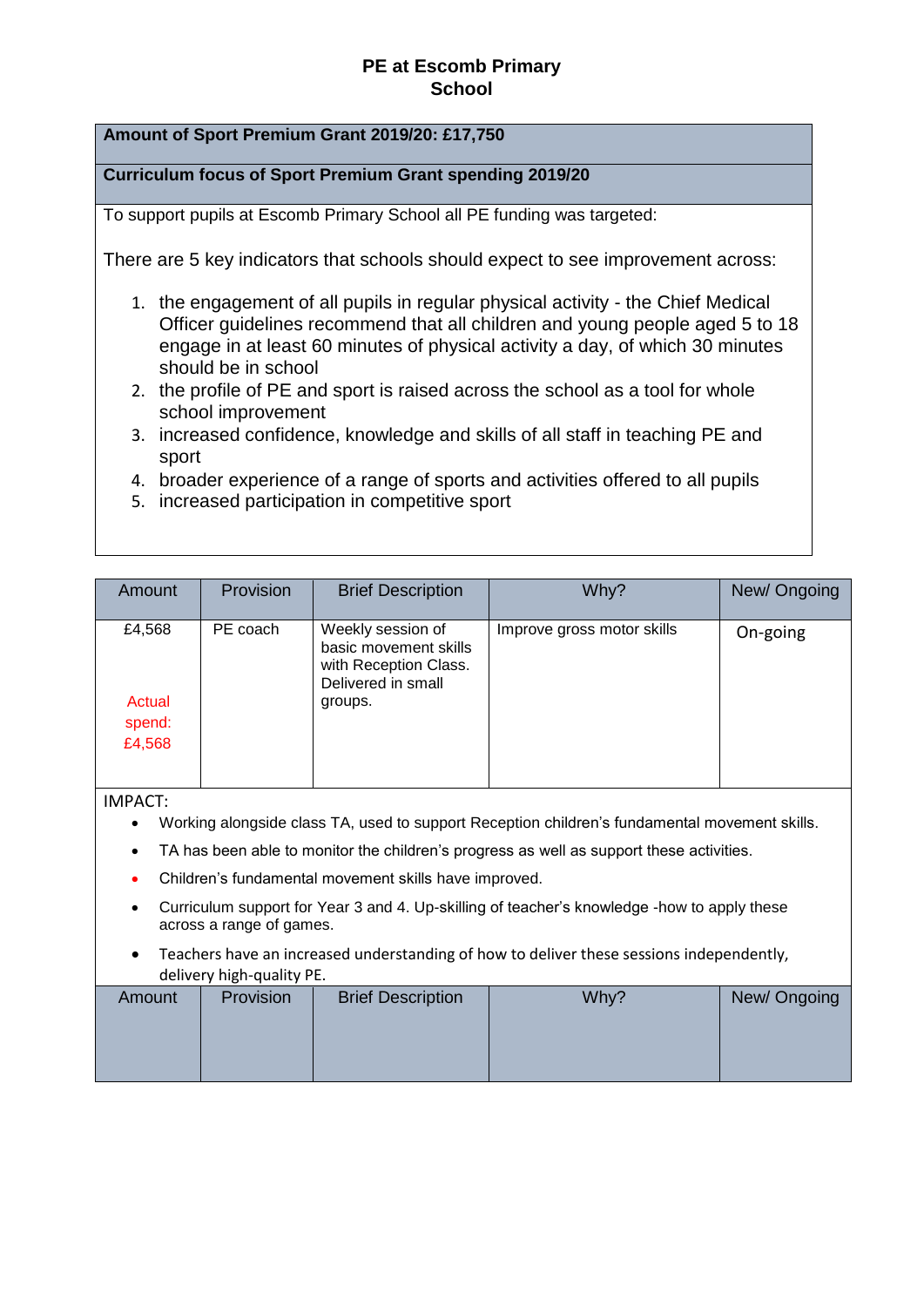| £5,700<br><b>Actual</b><br>spend:<br>£5,700 | <b>SLA</b> | P.E. support for<br>delivery of PE within<br>school to develop<br>teacher's levels of<br>expertise. Team<br>teaching and<br>mentoring<br>used.(indicators 2 & 3) | Increase staff expertise and<br>confidence teaching PE                                                                                                              | Ongoing |
|---------------------------------------------|------------|------------------------------------------------------------------------------------------------------------------------------------------------------------------|---------------------------------------------------------------------------------------------------------------------------------------------------------------------|---------|
|                                             |            | Entry to inter school<br>sport events ( $6 = 1$<br>every half term)<br>(indicators 2.4 &5)                                                                       | Increase pupil participation in<br>inter school events                                                                                                              |         |
|                                             |            | Opportunities to attend<br>range of festivals:<br>handball, multi-skills<br>tri-golf, dance,<br>rounders, tennis.<br>(indicators 2.4 &5)                         | To continue to raise the profile<br>of PE in schools.                                                                                                               |         |
|                                             |            | 2 extra festivals $-$<br>netball and football                                                                                                                    | To provide opportunities for as<br>many pupils as possible to take<br>part in sporting events.                                                                      |         |
|                                             |            | 5 leagues (1 every half<br>term e.g. dodgeball,<br>rugby, 2xfootball,<br>netball.                                                                                | To encourage pupils to take<br>part in competitive sport and to<br>strive to achieve as highly as<br>possible.                                                      |         |
|                                             |            | 39 weeks Breakfast<br>Club and Lunch club<br>activities                                                                                                          | Increase participation in<br>sporting activities.<br>To target individuals and<br>encourage activity.<br>To develop gross motor skills<br>of KS2 pupils identified. |         |
|                                             |            | To upskill Year 5 pupils<br>during summer term<br>to lead lunchtime<br>activities when in Year<br>6.                                                             | Year 6 will lead games and<br>encourage younger children to<br>take part in a range of<br>different activities.                                                     |         |

### IMPACT:

• Staff accessed CPD in KS1 & KS2 gymnastics and invasion games. Staff provided positive feedback - Increased confidence, enthusiasm and levels of knowledge and skills of PE curriculum..

- Every class allocated an inter school event to offer a broader range of experiences (4 events were completed).
- Pupils competed in inter school leagues throughout the year.
- Profile of PE raised in assembly through weekly sport reports of performances in the inter school leagues.
- Increased pupil activity and engagement in sporting activities.
- Improved gross motor skills of target groups.
- Increased pupil activity during lunchtime.
- Raised benefit of physical activity amongst pupils.
- Developed pupil leadership skills.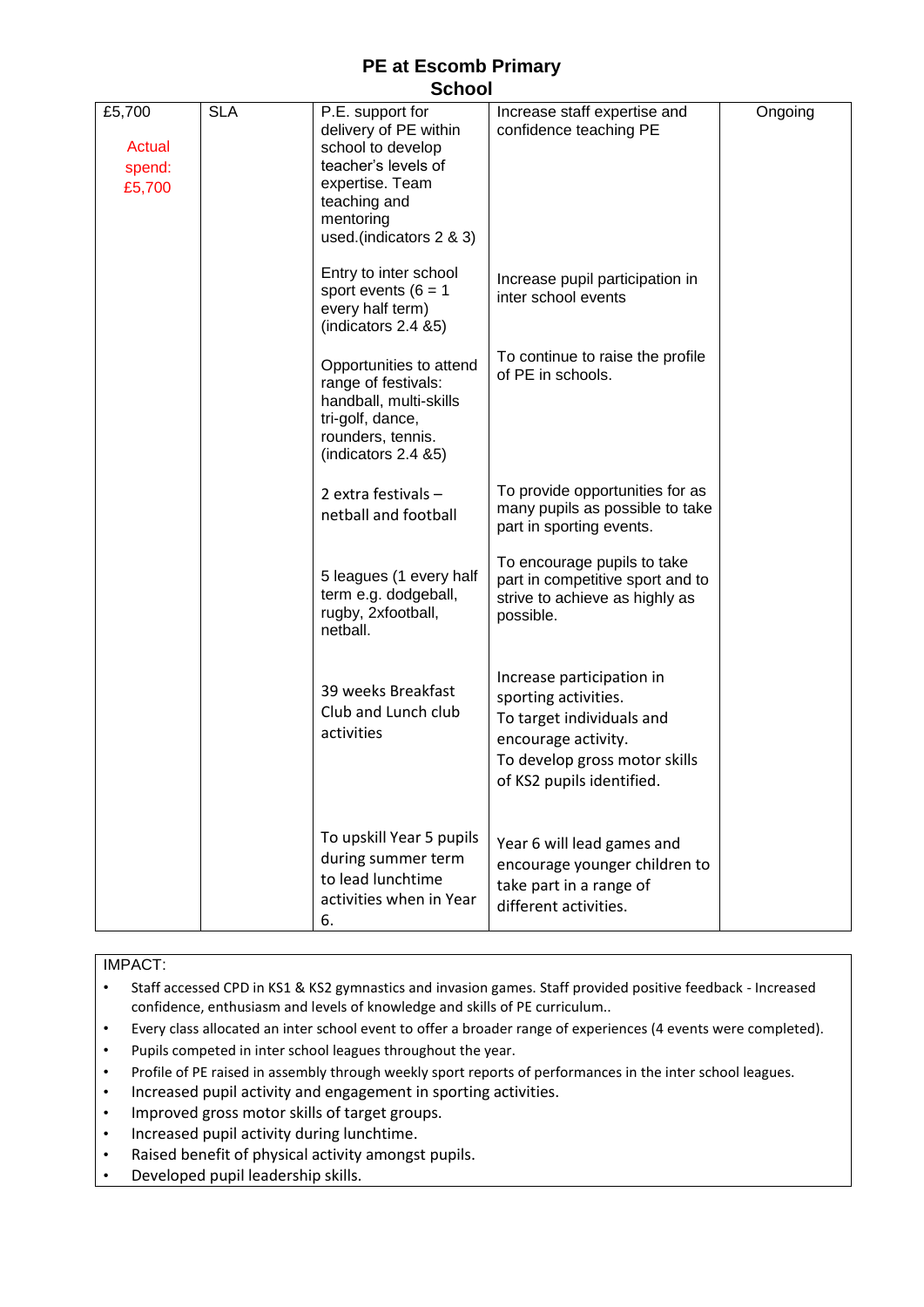| <u>ouiuui</u>        |                                            |                          |      |                 |  |
|----------------------|--------------------------------------------|--------------------------|------|-----------------|--|
| Amount               | Provision                                  | <b>Brief Description</b> | Why? | New/<br>Ongoing |  |
| £2,081<br><b>SLA</b> | Dance/Gymnastics<br>Xtreme Dance<br>Fusion |                          |      |                 |  |

IMPACT:

Children across school have enjoyed weekly dance sessions. In order to sustain our high quality delivery of PE, Staff have used these sessions as CPD in order to up-skill and develop their own delivery of dance.

Staff feel more confident and understand the element of dance, helping them to sequence their own dance sessions in the future.

Children thoroughly enjoy these sessions and have built upon their dance skills from the previous year.

Whole class dances, linked to specific year group tasks, have been put together and presented.

Sessions have been used to help support attendance at gymnastics and dance festivals. Teachers have worked alongside Ashleigh and helped to support the development of a structured routine. Children successfully took part in the festivals and enjoyed this experience

| Amount | Provision              | <b>Brief Description</b>        | Why?                                                                                                        | New/<br>Ongoing |
|--------|------------------------|---------------------------------|-------------------------------------------------------------------------------------------------------------|-----------------|
| £1,550 | <b>Wheel Education</b> | Balance bike<br>sessions        | to develop children's<br>riding skills and help to<br>build their confidence<br>when managing a<br>bicycle. | On-going        |
|        |                        | Learn to ride<br>sessions       | From Year $R - 6$ ,<br>children who can't ride a<br>bike can attend the<br>sessions.                        |                 |
|        |                        | Year 6 end of year<br>bike ride | Fun day for Year 6 and<br>ensuring safety on roads<br>on bikes.                                             |                 |

IMPACT

- Improved balance skills in reception Class well-prepared for riding a bike.
- Across school most children can now ride a bike independently and with confidence.
- Children taking part know how to keep themselves safe when riding their bike.
- Bike ride impacted due to COVID

| Amount | Provision | <b>Brief Description</b> | Why? | New/<br>Ongoing |
|--------|-----------|--------------------------|------|-----------------|
|        |           |                          |      |                 |
|        |           |                          |      |                 |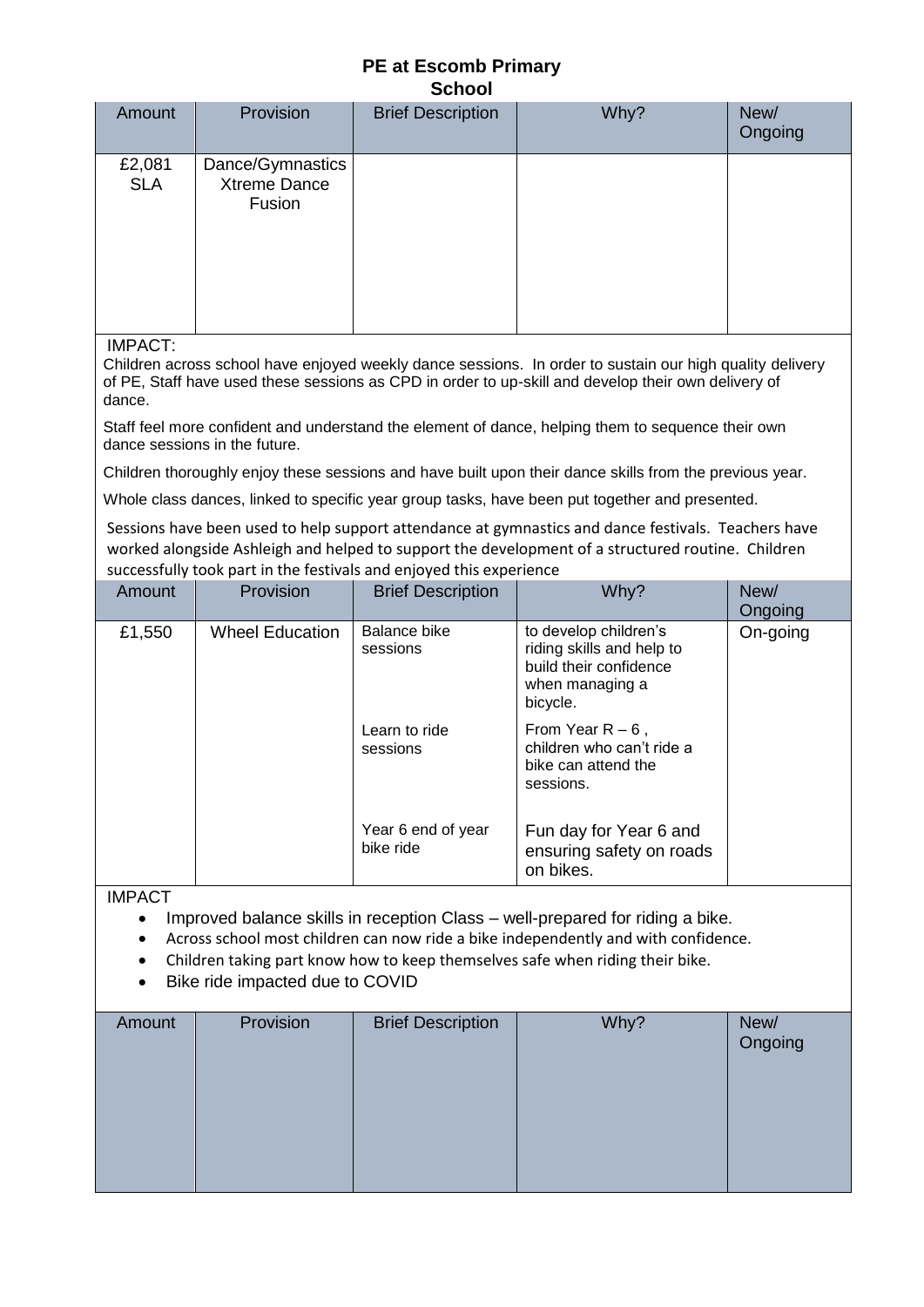|             |            | <b>S</b> GHOOL                    |                                                                                                                                                                |            |
|-------------|------------|-----------------------------------|----------------------------------------------------------------------------------------------------------------------------------------------------------------|------------|
| £250        | <b>CPD</b> | <b>Badminton training</b><br>for  | To develop expertise of PE<br>lead                                                                                                                             | <b>New</b> |
| Actual      |            | PE Lead                           |                                                                                                                                                                |            |
| spend: £250 |            | Lesson plans and kit<br>provided. | To increase sporting<br>opportunities on offer within<br>the school.<br>To support and develop<br>other staff enabling them to<br>deliver badminton in school. |            |

IMPACT:

- Increased PE Lead's subject knowledge.
- PE Lead passed on CPD knowledge to another member of staff to deliver badminton in KS1.
- Broader range of activities offered as Badminton delivered to Year 5 and Year 2.
- Badminton after school club  $-$  did not happen due to COVID

| Amount                             | Provision                                              | <b>Brief Description</b>                                         | Why?                                                                           | New/<br>Ongoing |
|------------------------------------|--------------------------------------------------------|------------------------------------------------------------------|--------------------------------------------------------------------------------|-----------------|
| £1300<br>Actual<br>spend:<br>£1195 | Transport to and<br>from festivals and<br>competitions | Transport costs to<br>festivals and school<br>games competitions | Raise participation levels of<br>pupils attending inter school<br>competitions | On going        |

#### IMPACT:

- 100% of pupils in Year 1, 2, 3, 5 and 6 attended at least 1 intra school event either through School Games or Education Enterprise.
- Raised profile of PE in school through assembly reports and awards.

| Amount                      | <b>Provision</b>                  | <b>Brief Description</b>          | Why?                                                                             | New/<br>Ongoing |
|-----------------------------|-----------------------------------|-----------------------------------|----------------------------------------------------------------------------------|-----------------|
| £150<br>Actual<br>spend: £0 | PE conference: PE<br>subject lead | PE conference: PE<br>subject lead | To increase subject leader<br>knowledge. To share ideas<br>with other colleagues | Ongoing         |

# IMPACT:

No conference due to Covid19 pandemic.

| Amount        | Provision  | <b>Brief Description</b>       | Why?                       | New/       |
|---------------|------------|--------------------------------|----------------------------|------------|
|               |            |                                |                            | Ongoing    |
| £1000         | <b>New</b> | New resources for              | Allow the curriculum to be | <b>New</b> |
| <b>Actual</b> | resources  | variety of curriculum<br>areas | taught effectively         |            |
| spend: £60    |            |                                |                            |            |
|               |            |                                |                            |            |

### IMPACT:

- New resources enabled effective delivery of the curriculum.
- New resources enabled effective delivery of after school clubs and preparation for inter school events.

(Spend was limited as the actual school year was limited as a result of Covid 19 Pandemic).